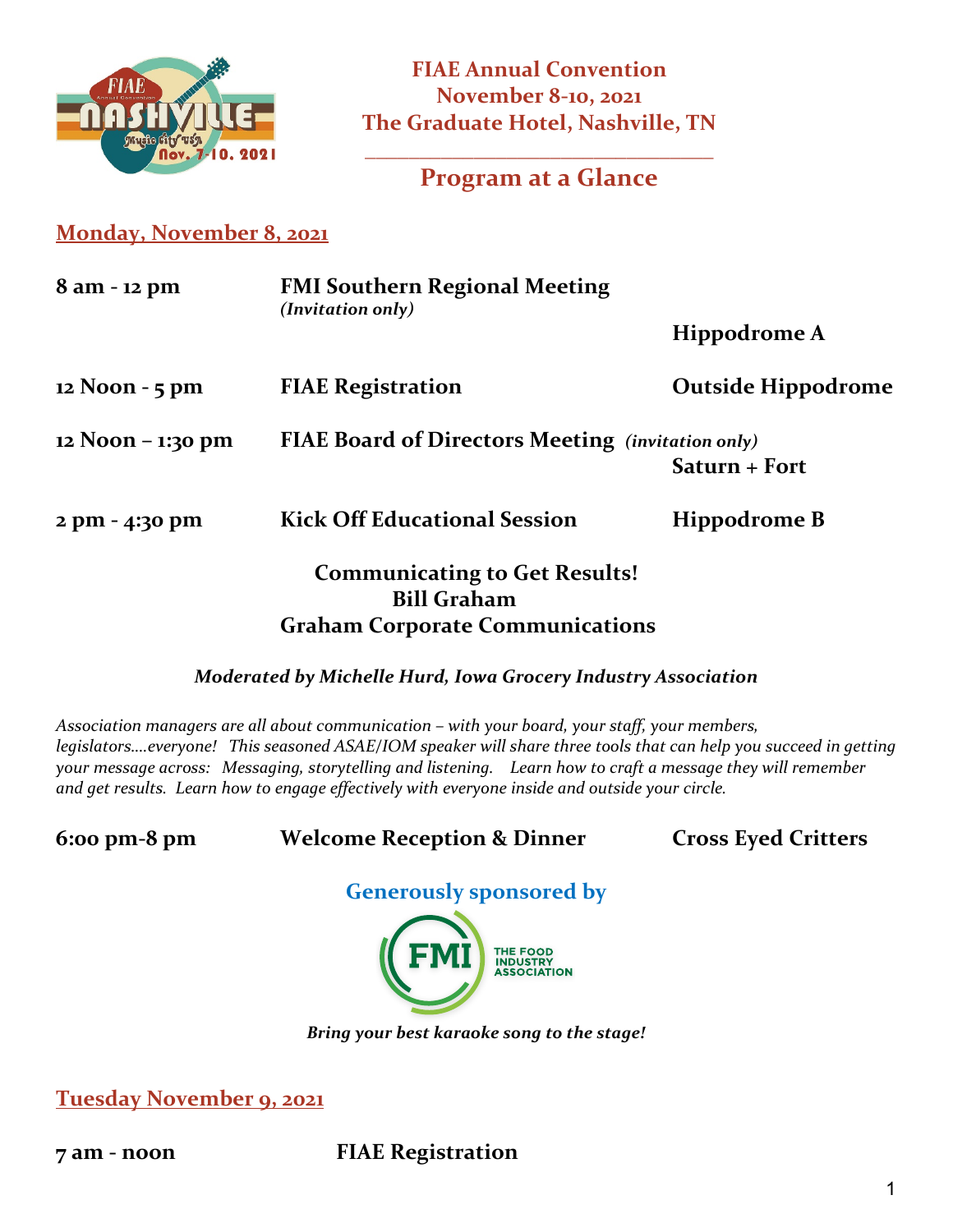**8 am – 9 am Breakfast Buffet White Limozeen**

**9 am - 12 Noon General Session Hippodrome B**

*Moderated by Rob Ikard, Tennessee Grocers & Convenience Store Association & FIAE Chairman*

### **9 am – 10 am Evolve and Thrive: Managing Disruption through Association Collaboration and Differentiation**

### *Patrick Spear, President & CEO, Global Market Development Center/Retail Tomorrow*

*Faced with a rapidly evolving industry and shifting member needs, driven by Amazon's relentless focus and growth, Patrick Spear and his colleagues developed the Retail Tomorrow platform and proactively engaged other associations to expand industry collaboration efforts. As the retail and CPG industry continues to face disruption, Patrick will share his insights and offer suggestions for maintaining relevance and driving future growth.*

**10 am - 10:30 am Networking Break**

### **10:30 am– 12 Noon Leadership in the changing retail environment: Is your association meeting the demands?**

*Join us for insight from two grocery executives who are also volunteer leaders of FIAE member associations. What challenges do they face in leading organizations during a pandemic? How can we better serve their companies?*

# *Tim Lowe***, Lowes Foods, Winston-Salem, NC**

# *Rick James***, Castle Retail Group, Memphis, TN**

**12: 00 p.m. – 1:30 pm Networking and Lunch White Limozeen** *Presentation of the CBA Excellence in Government Affairs Award*

# **Generously supported by**



**1:30 pm – 2:30 pm Energizing Engagement Hippodrome B**

# **Bill Graham, Graham Corporate Communications**

### **Generously supported by**



*"An engaged employee works with passion and feels a profound connection to his/her organization."* Gallup Research